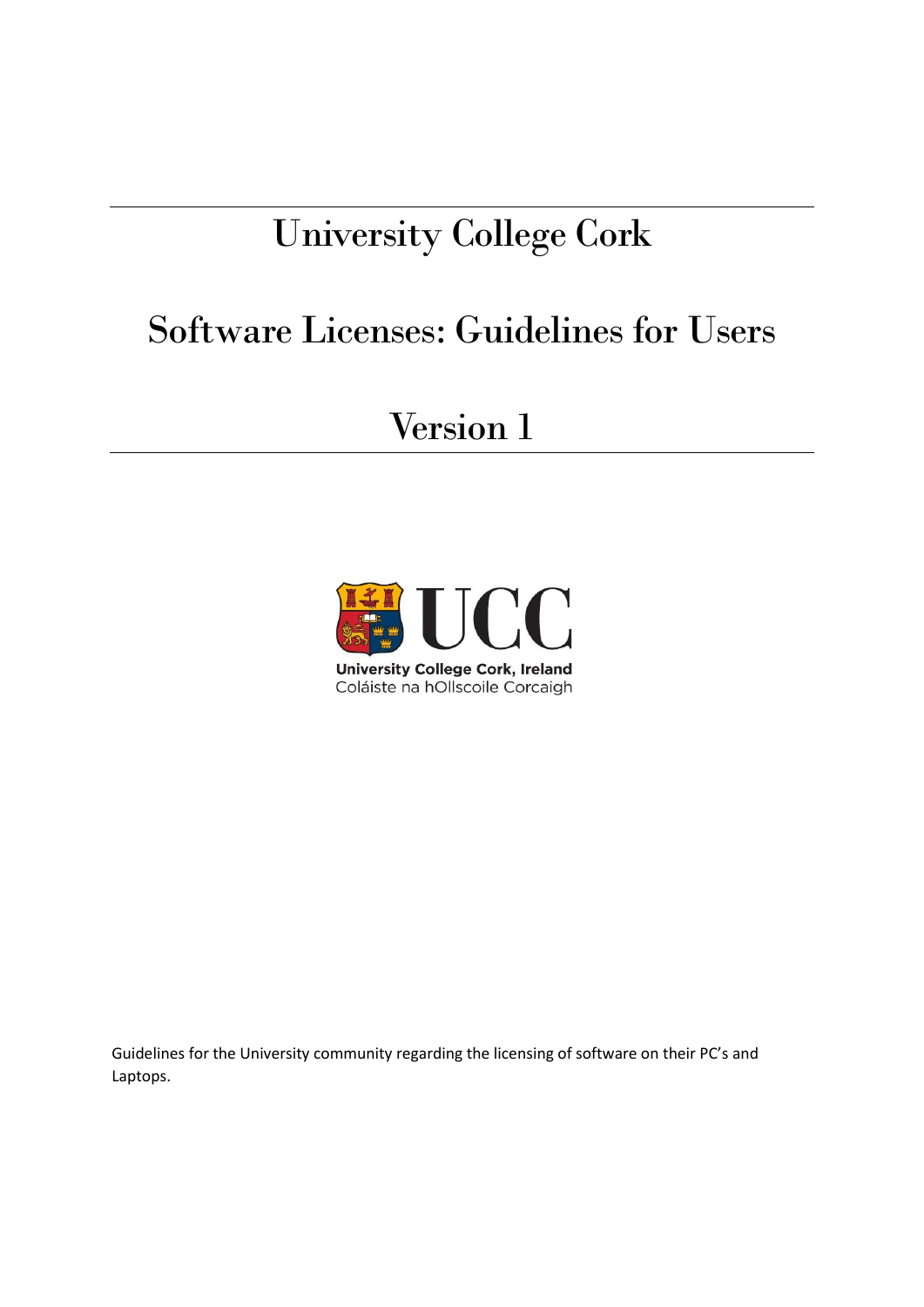#### **Document Location**

<http://www.ucc.ie/en/it-policies/guidelines>

#### **Revision History**

| Date of this revision: 02/08/2013 Date of next review: 2/08/2014 |  |  |  |
|------------------------------------------------------------------|--|--|--|
|                                                                  |  |  |  |

| <b>Version</b><br>Number/Revision Date<br>Number | <b>Revision Summary of Changes</b> |
|--------------------------------------------------|------------------------------------|
|                                                  |                                    |
|                                                  |                                    |
|                                                  |                                    |
|                                                  |                                    |
|                                                  |                                    |

#### **Consultation History**

| Number Date | <b>Revision Consultation Names of</b> | <b>Parties in</b><br><b>Consultation</b> | <b>Summary of Changes</b> |
|-------------|---------------------------------------|------------------------------------------|---------------------------|
|             |                                       |                                          |                           |
|             |                                       |                                          |                           |
|             |                                       |                                          |                           |
|             |                                       |                                          |                           |

### **Approval**

This document requires the following approvals:

| <b>Name</b> | <b>Title</b> | <b>Date</b> |
|-------------|--------------|-------------|
|             |              |             |
|             |              |             |
|             |              |             |
|             |              |             |
|             |              |             |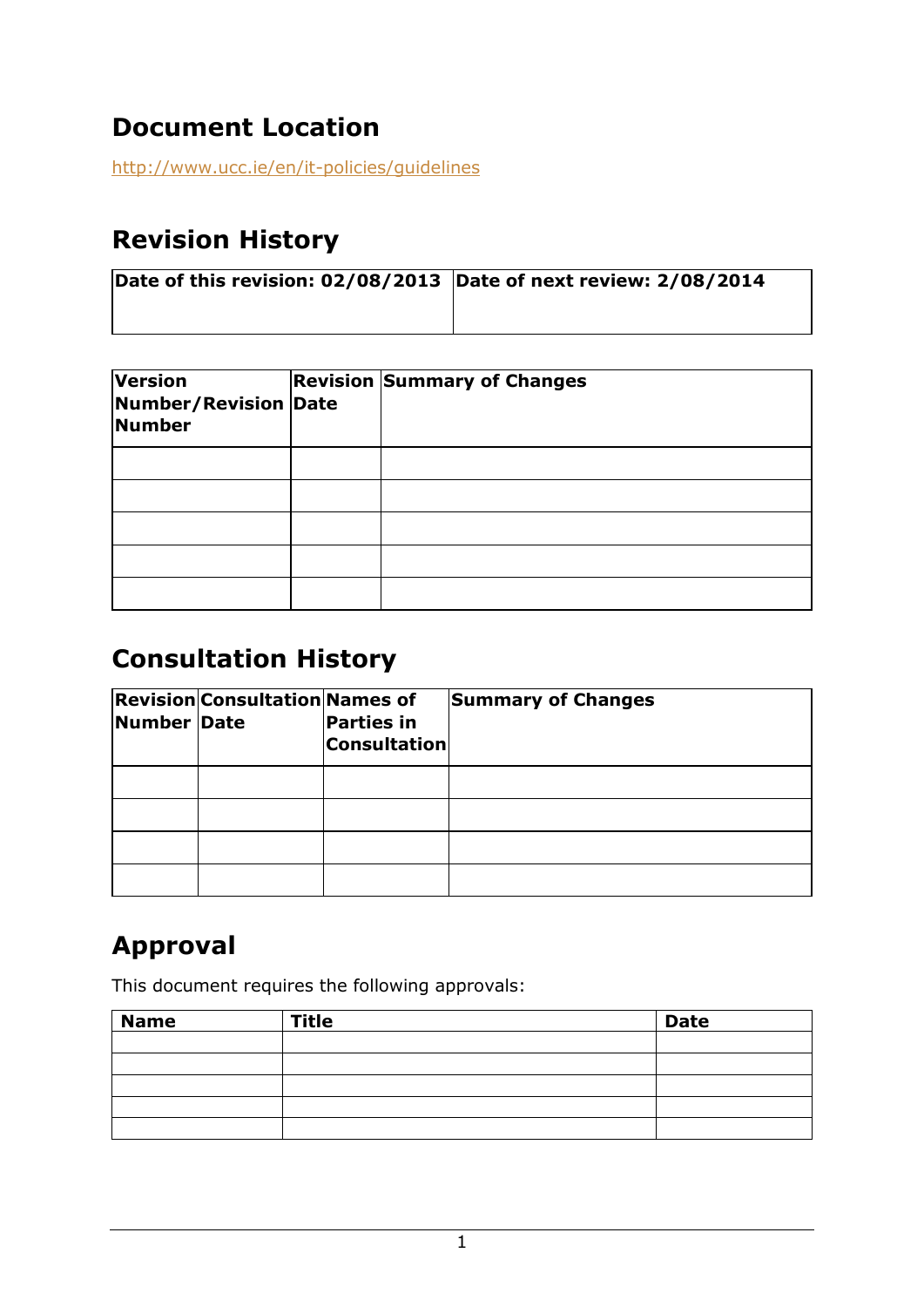#### Table of Contents Software Licenses: Guidelines for Users [........................................................3](#page-3-0)